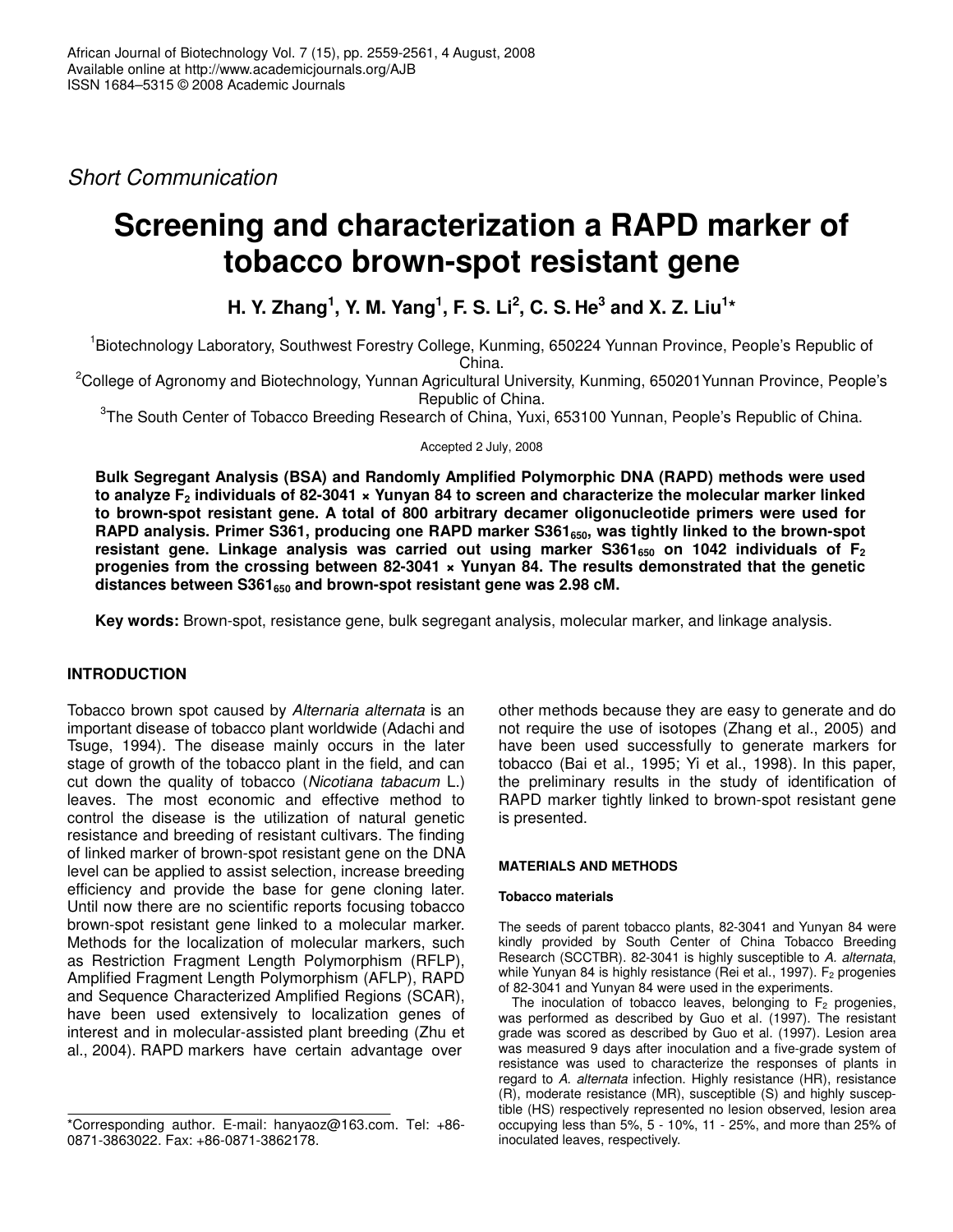

**Figure 1.** Amplification products of S361 in F<sub>2</sub> individuals. 1, Yunyan 84; 2, 82-3041; 3 to 12, different accession of susceptible  $F_2$  individuals; 13 to 22, different accession of resistant  $F_2$  individuals.

#### **DNA extraction and RAPD analysis**

Tobacco genomic DNA was extracted from young leaves as stated by Zhang et al. (2006). RAPD analysis was performed as described by Zhang et al. (2005). Equal amounts of DNA from 10 resistant and 10 susceptible  $F_2$  plants were mixed to form a resistant pool and a susceptible pool, respectively.

Amplifications were carried out in  $25$   $\mu$ L of reaction mixture containing 0.2 mmol/L dNTPs, 2.5  $\mu$ L 10  $\times$  reaction buffer, 2 mmol/L of MgCl2, 1U of Taq DNA polymerase (Shanghai Sangon), 20 ng of each primer (Shanghai Sangon) and 20 ng of template DNA. The reaction mixture was incubated at 94°C for 120 s, followed by 40 cycles of 94°C for 45 s, 37°C for 45 s, and 72°C for 60 s. The PCR was terminated following incubation at 72°C for 5 min. The amplifications added with  $2 \mu L$  loading buffer were electrophoresed in 1.0% agarose gel containing  $0.5$   $\mu$ g/mL ethidium bromide, and were visualized and photographed on an UV transilluminator.

#### **Linkage analysis**

Recombination rate (cM) was calculated as follow: recombinator / (no. of individual of  $F_2$  generation×2) ×100%, in which 2 stands for diploid genome (Liu et al., 2002).

# **RESULTS AND DISCUSSION**

One thousand and forty-two  $F_2$  plants derived from 82-3041 and Yunyan 84 crosses were inoculated with *A. alternata*. Resistance or susceptible reaction of each individual plant was significant, making the phenotypic identification easier. Among the 1042  $F<sub>2</sub>$  plants inoculateed, 780 resistant plants and 262 susceptible plants were identified. Statistical analysis  $(X^2)$  showed that distribution at 3:1 segregation ratio of the resistance trait was significant, indicating that the resistance of Yunyan 84 was controlled by one gene or by closely linked genes.

The BSA method was used to screen markers cosegregated with brown-spot resistant gene as described by Michelmore et al (1991). From the over 800 random primers screened, one of them, S361 (5'-CATTCGAGCC-3'), reproducibly produce polymorphism  $S361_{650}$  (about 650 bp) among parents, the resistant and susceptible pools. This RAPD primer was further used to test the 20 individuals in the resistant and susceptible pools. A polymorphic fragment was obtained from plant Yunyan 84 and resistant plants, but no corresponding band was obtained from 82-3041 and susceptible plants (Figure 1). The results confirm primarily that brown-spot resistant gene is linked with the RAPD marker S361 $_{650}$ .

The amplified products of S361 showed that 43 plants have no S361 $_{650}$  in 780 F<sub>2</sub> resistant plants, but 19 plants have S361 $_{650}$  in 262 F<sub>2</sub> susceptible plants, that is, there are 62 recombinants in 1042  $F_2$  plants. The genetic distance between  $S361_{650}$  and brown-spot resistant gene was about 2.98 cM, calculated as described in materials and methods.

Using tightly linked molecular markers to target genes to screen progenies is one of the most effective methods to carry out artificial selection. Identification and utilization of new resistant genes are important for breeding new tobacco cultivars with enhanced resistance to *A. alternata*. Random amplified polymorhic DNA (RAPD) is one of the simplest and fastest molecular marking technologies (Gabriel et al., 2005; Zhang et al., 2008), and bulked segregator analysis (BSA) is also one of the effective methods in finding a linked marker of a gene (Michelmore et al., 1991). In recent years, many important quality trait genes of main crops were marked (Zhu et al., 2004). Research on molecular markers of brown-spot resistant gene has not yet been reported. This study described one RAPD marker tightly linked to brown-spot resistant gene using the RAPD and BSA technique.

In the study, the 3:1 ratio of segregation of resistance trait showed that the resistance of Yunyan 84 was controlled by one gene or by one group of closely linked genes. The RAPD maker  $S361_{650}$  in the study can be regarded as a marker tightly linked to a quality-character, and can be used in molecular-assisted breeding procedures. Molecular-assisted breeding of brown-spot resistant tobacco plants can avoid most inoculation procedure of *A. alternata* to cut down on workload, can identify the resistance of plants in early stage of breeding, increasing selection veracity and efficiency, and can accelerate reasonable and rapid utilization of the resistant gene, shortening the breeding cycle.